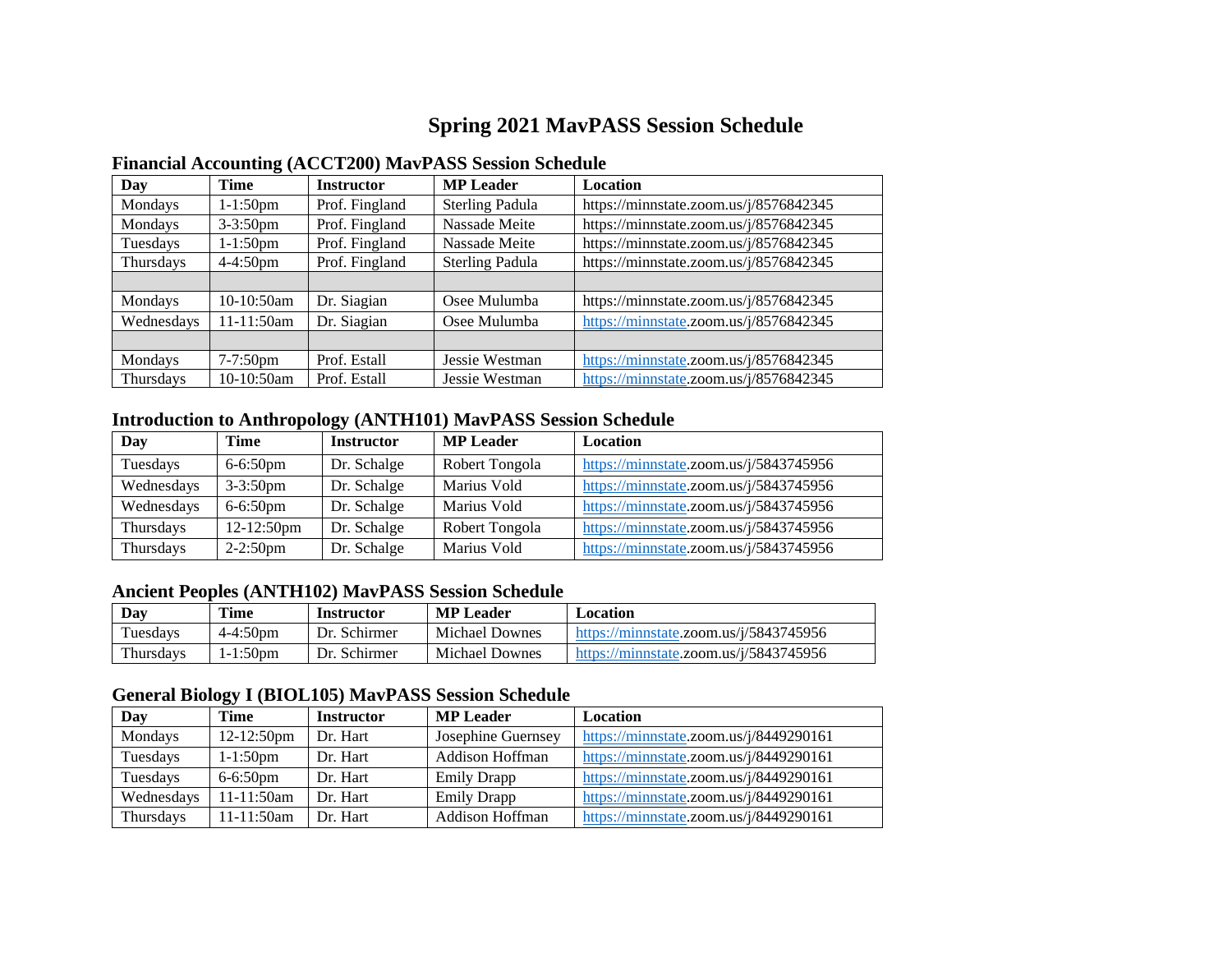| m | $-$<br>ענטי | lar<br>)r | 0.027<br>nς<br>ne<br>-тнет<br>$\sim$ | .<br>79A.<br>$\lambda$<br>. л.<br>11C<br>ΩП.<br>л.<br>,,, |
|---|-------------|-----------|--------------------------------------|-----------------------------------------------------------|
|---|-------------|-----------|--------------------------------------|-----------------------------------------------------------|

## **Human Anatomy (BIOL220) MavPASS Session Schedule**

| Day        | Time          | <b>Instructor</b> | <b>MP</b> Leader       | Location                               |
|------------|---------------|-------------------|------------------------|----------------------------------------|
| Mondays    | $2-2:50$ pm   | Dr. Minicozzi     | <b>Taylor Nixt</b>     | https://minnstate.zoom.us/j/5097724924 |
| Mondays    | $7 - 7:50$ pm | Dr. Minicozzi     | <b>Elyse Hayes</b>     | https://minnstate.zoom.us/j/5097724924 |
| Tuesdays   | 11-11:50am    | Dr. Minicozzi     | <b>Elyse Hayes</b>     | https://minnstate.zoom.us/j/5097724924 |
| Tuesdays   | $5 - 5:50$ pm | Dr. Minicozzi     | <b>Taylor Nixt</b>     | https://minnstate.zoom.us/j/5097724924 |
| Wednesdays | 10-10:50am    | Dr. Minicozzi     | <b>Madison Coleman</b> | https://minnstate.zoom.us/j/5097724924 |
| Wednesdays | $6 - 6:50$ pm | Dr. Minicozzi     | Emma Williamson        | https://minnstate.zoom.us/j/5097724924 |
| Thursdays  | 12-12:50pm    | Dr. Minicozzi     | <b>Madison Coleman</b> | https://minnstate.zoom.us/j/5097724924 |
| Thursdays  | $5 - 5:50$ pm | Dr. Minicozzi     | Emma Williamson        | https://minnstate.zoom.us/j/5097724924 |

## **Introduction to Programming (CIS121) MavPASS Session Schedule**

| Day        | Time                 | <b>Instructor</b> | <b>MP Leader</b> | Location                               |
|------------|----------------------|-------------------|------------------|----------------------------------------|
| Mondays    | $11-11:50am$         | Dr. Salivia       | Danny Le         | https://minnstate.zoom.us/j/2570270411 |
| Wednesdays | $5 - 5:50$ pm        | Dr. Salivia       | Danny Le         | https://minnstate.zoom.us/j/2570270411 |
|            |                      |                   |                  |                                        |
| Mondays    | $4 - 4:50 \text{pm}$ | Dr. Mansoor       | Danny Le         | https://minnstate.zoom.us/j/2570270411 |
| Tuesdays   | $6 - 6:50$ pm        | Dr. Mansoor       | Danny Le         | https://minnstate.zoom.us/j/2570270411 |

## **Data Structures (CIS122) MavPASS Session Schedule**

| Day        | Time          | <b>Instructor</b> | <b>MP</b> Leader    | Location                               |
|------------|---------------|-------------------|---------------------|----------------------------------------|
| Mondays    | $3 - 3:50$ pm | Dr. Hardwick      | Rinju Sherpa        | https://minnstate.zoom.us/j/2570270411 |
| Wednesdays | $7 - 7:50$ pm | Dr. Hardwick      | Rinju Sherpa        | https://minnstate.zoom.us/j/2570270411 |
|            |               |                   |                     |                                        |
| Mondays    | $6 - 6:50$ pm | Dr. Burke         | <b>Aiden Gaines</b> | https://minnstate.zoom.us/j/2570270411 |
| Thursdays  | 10-10:50am    | Dr. Burke         | Aiden Gaines        | https://minnstate.zoom.us/j/2570270411 |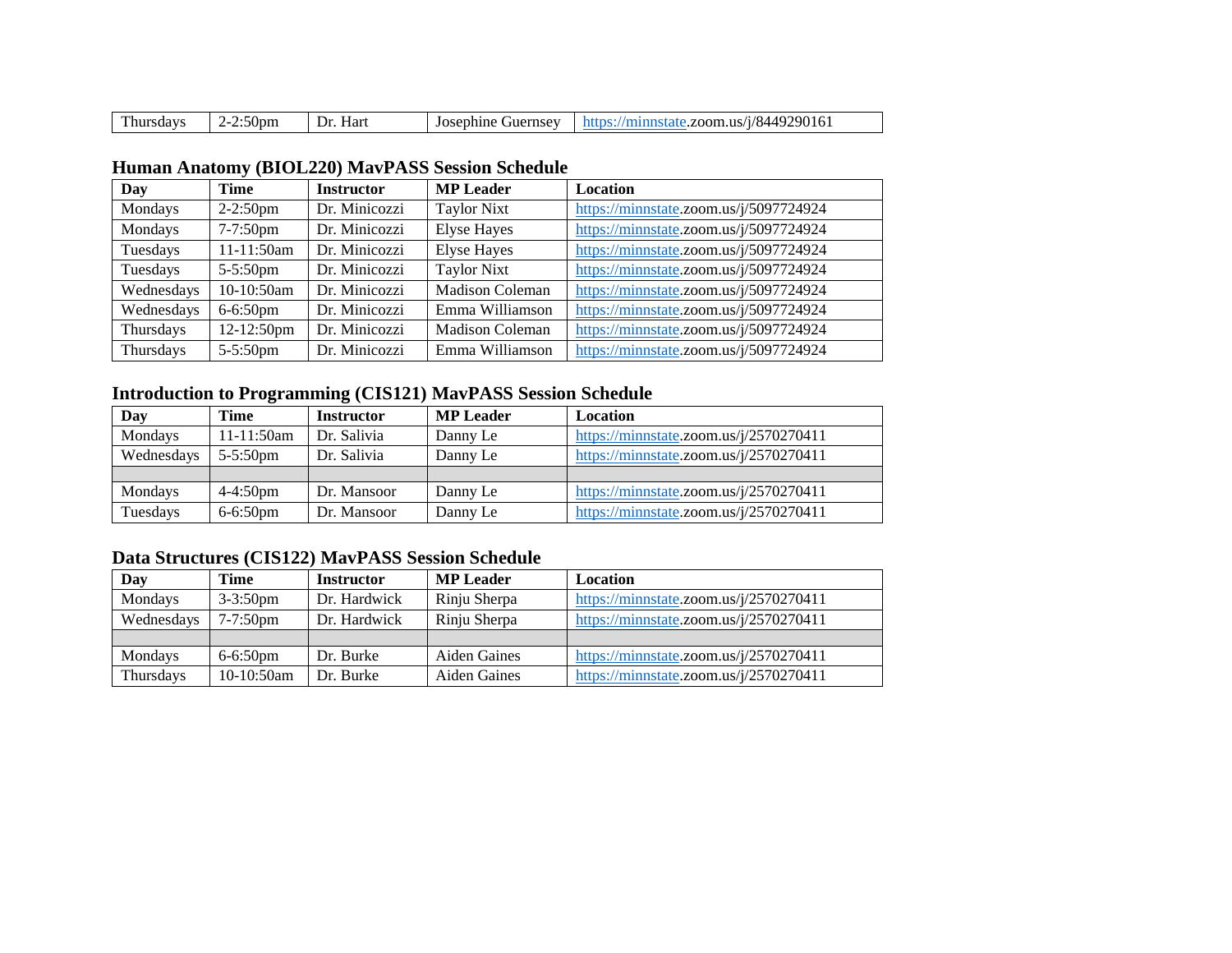| Day        | <b>Time</b>   | <b>Instructor</b> | <b>MP</b> Leader   | Location                               |
|------------|---------------|-------------------|--------------------|----------------------------------------|
| Tuesdays   | 12-12:50pm    | Dr. Ghosh Roy     | <b>Ashley Quam</b> | https://minnstate.zoom.us/j/5601694518 |
| Wednesdays | 10-10:50am    | Dr. Ghosh Roy     | <b>Ashley Quam</b> | https://minnstate.zoom.us/j/5601694518 |
| Thursdays  | $4 - 4:50$ pm | Dr. Ghosh Roy     | <b>Ashley Quam</b> | https://minnstate.zoom.us/j/5601694518 |
|            |               |                   |                    |                                        |
| Mondays    | $6-6:50$ pm   | Dr. Choe          | Karim Diab         | https://minnstate.zoom.us/j/5601694518 |
| Tuesdays   | $2-2:50$ pm   | Dr. Choe          | Karim Diab         | https://minnstate.zoom.us/j/5601694518 |
| Wednesdays | 12-12:50pm    | Dr. Choe          | Karim Diab         | https://minnstate.zoom.us/j/5601694518 |

## **Principles of Macroeconomics (ECON201) MavPASS Session Schedule**

## **Principles of Microeconomics (ECON202) MavPASS Session Schedule**

| Day        | Time          | <b>Instructor</b> | <b>MP</b> Leader | <b>Location</b>                        |
|------------|---------------|-------------------|------------------|----------------------------------------|
| Wednesdays | $1-1:50$ pm   | Dr. Spencer       | Raymond Huang    | https://minnstate.zoom.us/j/9490892767 |
| Wednesdays | $6 - 6:50$ pm | Dr. Spencer       | Paige Nixt       | https://minnstate.zoom.us/j/9490892767 |
| Thursdays  | $3 - 3:50$ pm | Dr. Spencer       | Paige Nixt       | https://minnstate.zoom.us/j/9490892767 |
| Thursdays  | $5 - 5:50$ pm | Dr. Spencer       | Raymond Huang    | https://minnstate.zoom.us/j/9490892767 |
|            |               |                   |                  |                                        |
| Wednesdays | 10-10:50am    | Dr. Miller        | Masyn Rykhus     | https://minnstate.zoom.us/j/9490892767 |
| Tuesdays   | $1 - 1:50$ pm | Dr. Miller        | Joseph Fussy     | https://minnstate.zoom.us/j/9490892767 |
| Tuesdays   | $5 - 5:50$ pm | Dr. Miller        | Ibrahim Ellahi   | https://minnstate.zoom.us/j/9490892767 |
| Wednesdays | $3 - 3:50$ pm | Dr. Miller        | Ibrahim Ellahi   | https://minnstate.zoom.us/j/9490892767 |
| Thursdays  | 12-12:50pm    | Dr. Miller        | Masyn Rykhus     | https://minnstate.zoom.us/j/9490892767 |
| Thursdays  | $6 - 6:50$ pm | Dr. Miller        | Joseph Fussy     | https://minnstate.zoom.us/j/9490892767 |

## **Composition (ENG101) MavPASS Session Schedule**

| Day        | Time                 | <b>Instructor</b> | <b>MP</b> Leader | Location                               |
|------------|----------------------|-------------------|------------------|----------------------------------------|
| Mondays    | $12-12:50 \text{pm}$ | Dr. Avila         | Katelyn Karrow   | https://minnstate.zoom.us/j/8518442419 |
| Wednesdays | $1 - 1:50$ pm        | Dr. Avila         | Katelyn Karrow   | https://minnstate.zoom.us/j/8518442419 |
|            |                      |                   |                  |                                        |
| Wednesdays | $11-11:50am$         | Dr. Broussard     | Leah Knoll       | https://minnstate.zoom.us/j/8518442419 |
| Thursdays  | $12-12:50$ pm        | Dr. Broussard     | Leah Knoll       | https://minnstate.zoom.us/j/8518442419 |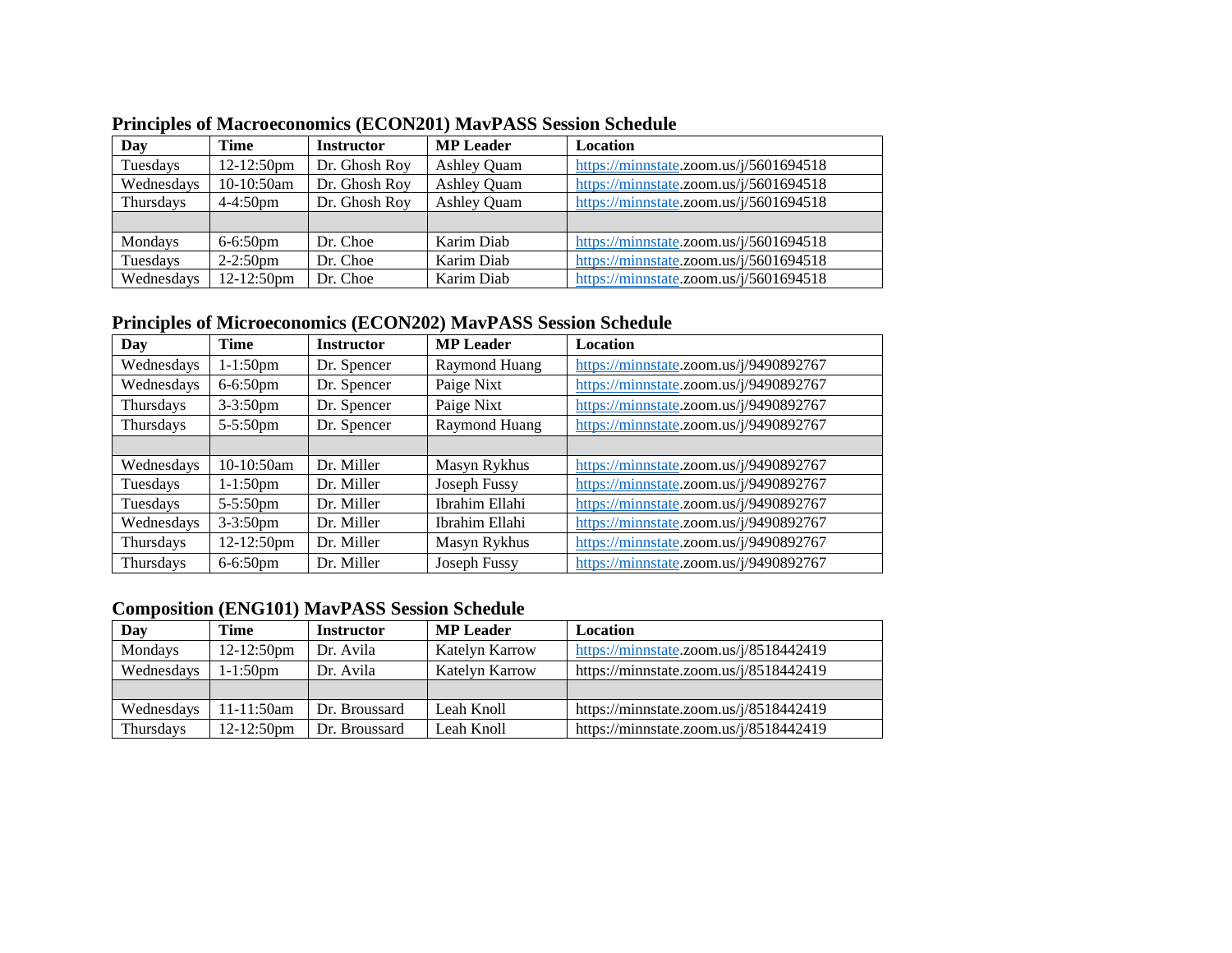| Conege Algebra (MATILITZ) May ASS Session Schedule |          |               |                   |                  |                                           |
|----------------------------------------------------|----------|---------------|-------------------|------------------|-------------------------------------------|
|                                                    | Day      | Time          | <b>Instructor</b> | <b>MP</b> Leader | Location                                  |
|                                                    | Mondays  | 11-11:50am    | Prof. Bertness    | Cooper Fuller    | https://minnstate.zoom.us/ $i/3754393874$ |
|                                                    | Tuesdays | $4 - 4:50$ pm | Prof. Bertness    | Cooper Fuller    | https://minnstate.zoom.us/j/3754393874    |

#### **College Algebra (MATH112) MavPASS Session Schedule**

#### **Calculus I (MATH121) MavPASS Session Schedule**

| Day        | Time          | <b>Instructor</b> | <b>MP</b> Leader | <b>Location</b>                        |
|------------|---------------|-------------------|------------------|----------------------------------------|
| Tuesdays   | $3 - 3:50$ pm | Prof. Bertness    | Mphatso Banda    | https://minnstate.zoom.us/j/3754393874 |
| Wednesdays | $6 - 6:50$ pm | Prof. Bertness    | Mphatso Banda    | https://minnstate.zoom.us/j/3754393874 |
|            |               |                   |                  |                                        |
| Mondays    | $5 - 5:50$ pm | Dr. Chen          | Erik Keohane     | https://minnstate.zoom.us/j/3754393874 |
| Wednesdays | 10-10:50am    | Dr. Chen          | Erik Keohane     | https://minnstate.zoom.us/j/3754393874 |

## **Calculus II (MATH122) MavPASS Session Schedule**

| Day        | Time          | <b>Instructor</b> | <b>MP</b> Leader     | <b>Location</b>                        |
|------------|---------------|-------------------|----------------------|----------------------------------------|
| Mondays    | $6 - 6:50$ pm | Dr. Lee           | Preston Finger       | https://minnstate.zoom.us/j/3754393874 |
| Wednesdays | $3 - 3:50$ pm | Dr. Lee           | Preston Finger       | https://minnstate.zoom.us/j/3754393874 |
|            |               |                   |                      |                                        |
| Tuesdays   | $10-10:50am$  | Prof. Wolbert     | <b>Bradley Check</b> | https://minnstate.zoom.us/j/3754393874 |
| Wednesdays | $12-12:50$ pm | Prof. Wolbert     | <b>Bradley Check</b> | https://minnstate.zoom.us/j/3754393874 |

## **Principles of Physics I (PHYS211) MavPASS Session Schedule**

| Day        | Time        | <b>Instructor</b> | <b>MP</b> Leader | Location                               |
|------------|-------------|-------------------|------------------|----------------------------------------|
| Tuesdays   | 12-12:50pm  | Dr. Palihawadana  | Andy Johnson     | https://minnstate.zoom.us/j/5447047652 |
| Wednesdays | $7-7:50$ pm | Dr. Palihawadana  | Andy Johnson     | https://minnstate.zoom.us/j/5447047652 |
|            |             |                   |                  |                                        |
| Mondays    | $2-2:50$ pm | Dr. Clough        | Carson Giefer    | https://minnstate.zoom.us/j/5447047652 |
| Tuesdays   | $2-2:50$ pm | Dr. Clough        | Carson Giefer    | https://minnstate.zoom.us/j/5447047652 |
| Thursdays  | $1-1:50$ pm | Dr. Clough        | Carson Giefer    | https://minnstate.zoom.us/j/5447047652 |

## **General Physics I (PHYS221) MavPASS Session Schedule**

| Day              | Time          | <b>Instructor</b> | <b>MP</b> Leader    | <b>Location</b>                        |
|------------------|---------------|-------------------|---------------------|----------------------------------------|
| Tuesdays         | $11-11:50am$  | Dr. Mendez        | Samantha Sunnarborg | https://minnstate.zoom.us/j/5447047652 |
| Wednesdays       | $7 - 7:50$ pm | Dr. Mendez        | Samantha Sunnarborg | https://minnstate.zoom.us/j/8582235377 |
| <b>Thursdays</b> | $12-12:50$ pm | Dr. Mendez        | Samantha Sunnarborg | https://minnstate.zoom.us/j/5447047652 |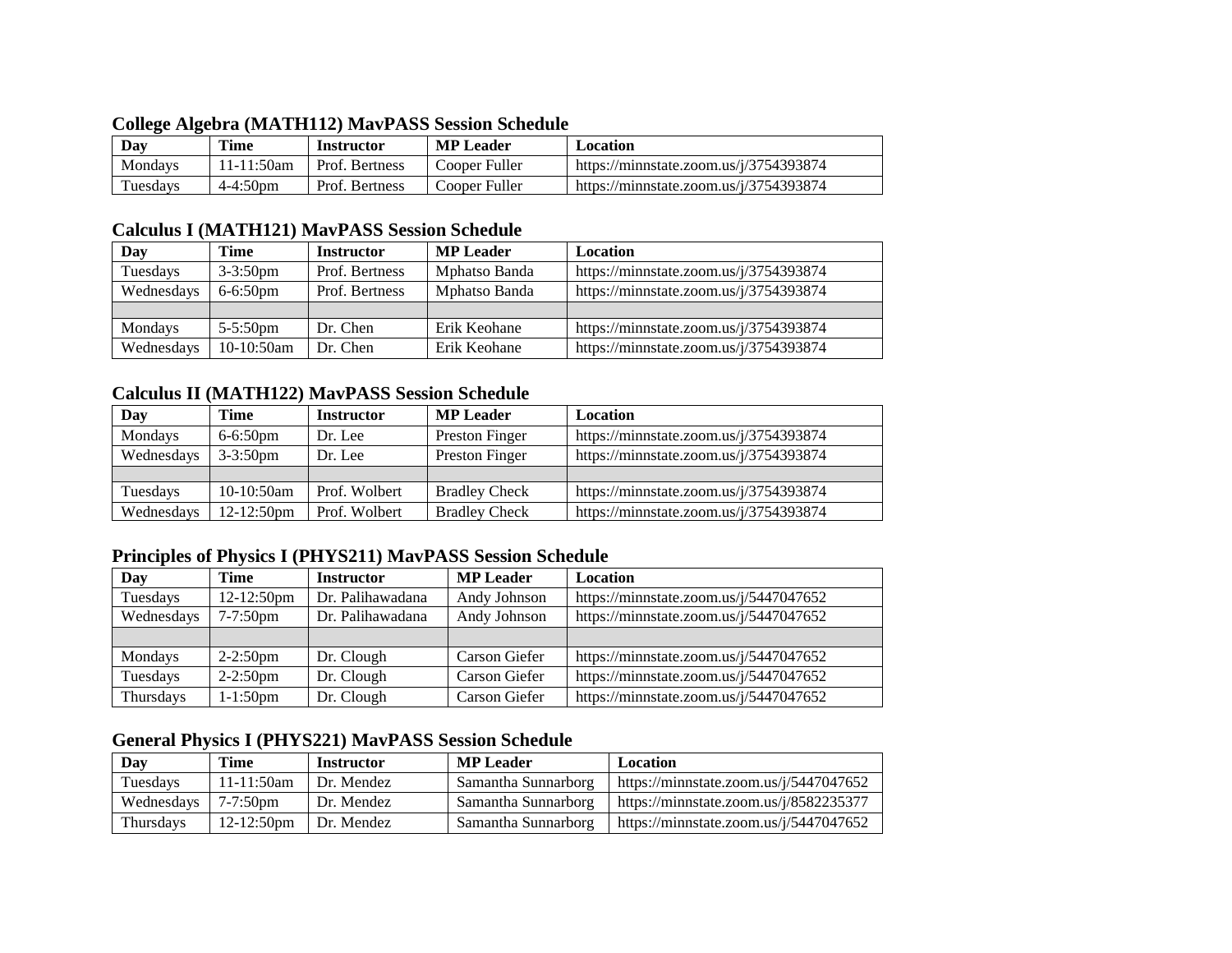| Tuesdav    | $5 - 5:50$ pm | Wu<br>Dr. | <b>Jackson Walters</b> | https://minnstate.zoom.us/j/5447047652 |
|------------|---------------|-----------|------------------------|----------------------------------------|
| Wednesdays | 6-6:50pm      | Wu<br>Dr. | <b>Jackson Walters</b> | https://minnstate.zoom.us/j/5447047652 |

## **General Physics II (PHYS222) MavPASS Session Schedule**

| Day        | <b>Time</b>   | <b>Instructor</b> | <b>MP</b> Leader | <b>Location</b>                        |
|------------|---------------|-------------------|------------------|----------------------------------------|
| Mondays    | $4 - 4:50$ pm | Dr. Roberts       | Hyunah Kang      | https://minnstate.zoom.us/j/5447047652 |
| Tuesdays   | $1 - 1:50$ pm | Dr. Roberts       | Hyunah Kang      | https://minnstate.zoom.us/j/5447047652 |
| Wednesdays | $5 - 5:50$ pm | Dr. Roberts       | Hyunah Kang      | https://minnstate.zoom.us/j/5447047652 |
|            |               |                   |                  |                                        |
| Tuesdays   | $7-7:50$ pm   | Dr. Kogoutiouk    | Andy Johnson     | https://minnstate.zoom.us/j/5447047652 |
| Thursdays  | 11-11:50am    | Dr. Kogoutiouk    | Andy Johnson     | https://minnstate.zoom.us/j/5447047652 |
| Fridays    | $1 - 1:50$ pm | Dr. Kogoutiouk    | Andy Johnson     | https://minnstate.zoom.us/j/5447047652 |

## **Introduction to Social Statistics (SOC202) MavPASS Session Schedule**

| Dav       | <b>Time</b>   | Instructor   | <b>MP</b> Leader | Location                                  |
|-----------|---------------|--------------|------------------|-------------------------------------------|
| Mondavs   | $5 - 5:50$ pm | Dr.<br>Islam | Camrvn Schaber   | https://minnstate.zoom.us/ $i/3285810248$ |
| Wednesdav | $12-12:50$ pm | Dr.<br>Islam | Camrvn Schaber   | https://minnstate.zoom.us/ $i/3285810248$ |

## **Elementary Statistics (STAT154) MavPASS Session Schedule**

| Day        | <b>Time</b>   | <b>Instructor</b>          | <b>MP</b> Leader | Location                               |
|------------|---------------|----------------------------|------------------|----------------------------------------|
| Mondays    | $10-10:50am$  | Pr. Hoque & Pr. Morrison   | Ronan Corley     | https://minnstate.zoom.us/j/3285810248 |
| Wednesdays | $7 - 7:50$ pm | Pr. Hoque & Pr. Morrison   | Ronan Corley     | https://minnstate.zoom.us/j/3285810248 |
|            |               |                            |                  |                                        |
| Mondays    | $4-4:50$ pm   | Dr. Rahman                 | Skylar Williams  | https://minnstate.zoom.us/j/3285810248 |
| Wednesdays | $5 - 5:50$ pm | Dr. Rahman                 | Skylar Williams  | https://minnstate.zoom.us/j/3285810248 |
|            |               |                            |                  |                                        |
| Mondays    | $6 - 6:50$ pm | Pr. Sanjel & Pr. Klapoetke | Faith Mader      | https://minnstate.zoom.us/j/3285810248 |
| Wednesdays | $2-2:50$ pm   | Pr. Sanjel & Pr. Klapoetke | Faith Mader      | https://minnstate.zoom.us/j/3285810248 |
|            |               |                            |                  |                                        |
| Tuesdays   | $4-4:50$ pm   | Dr. Fisher                 | Jacob Callahan   | https://minnstate.zoom.us/j/3285810248 |
| Thursdays  | $11-11:50am$  | Dr. Fisher                 | Jacob Callahan   | https://minnstate.zoom.us/j/3285810248 |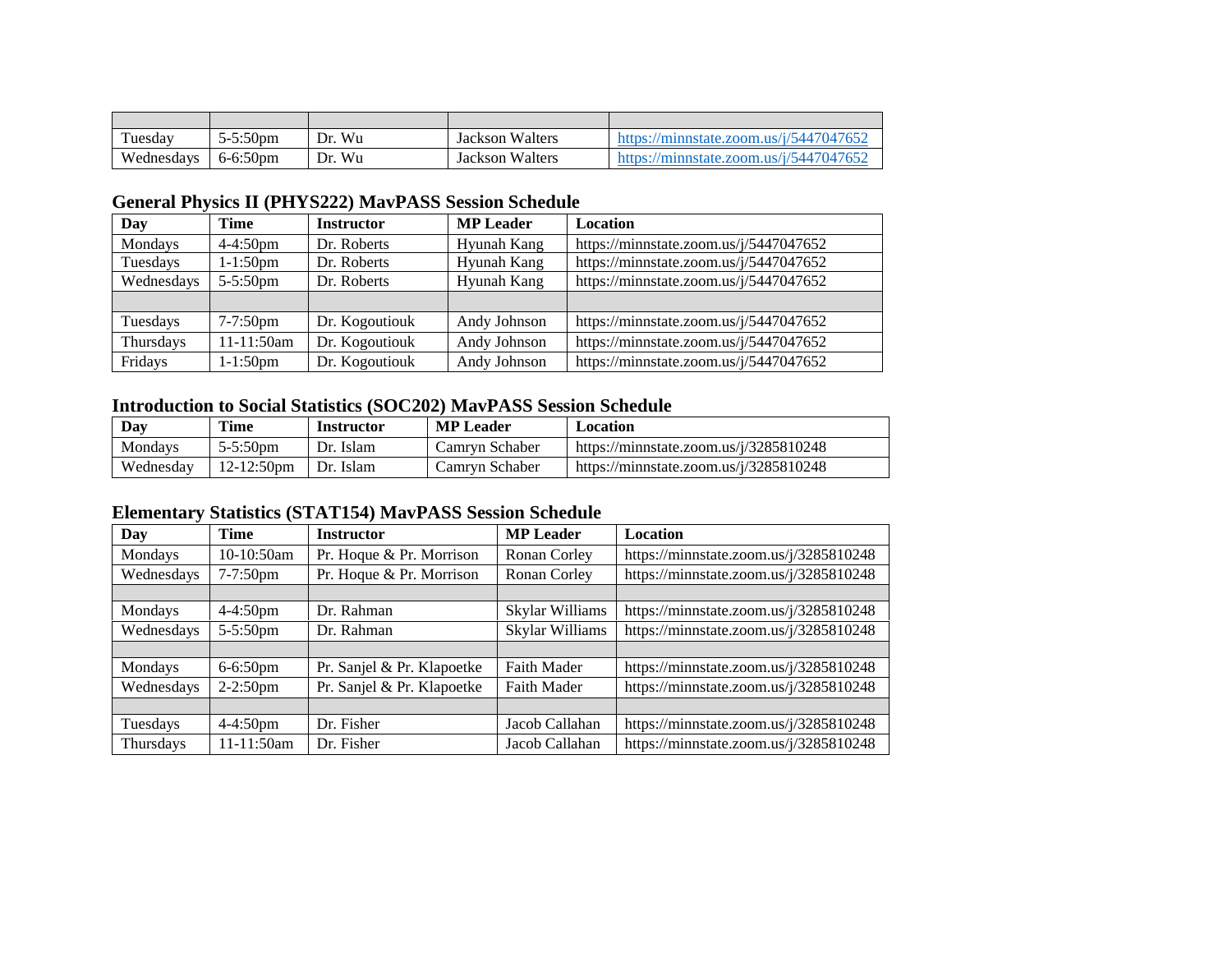# **MavPASS Leader Office Hours Spring 2021**

| <b>Name</b>            | <b>Course</b>        | 1st Day & Time      | 2nd Day & Time          |
|------------------------|----------------------|---------------------|-------------------------|
| Nassade Meite          | ACCT 200             | Tuesdays 2-3pm      | Fridays 2-3pm           |
| <b>Sterling Padula</b> | ACCT 200             | Mondays 4-5pm       | Thursdays 2-3pm         |
| Jessie Westman         | ACCT200              | Thursdays 4-5pm     | Thursdays 5-6pm         |
| Osee Mulumba           | ACCT200              | Tuesdays 10-11am    | Fridays 12-1pm          |
| Robert Tongola         | <b>ANTH 101</b>      | Tuesdays 11am-12pm  | Friday 2pm - 3pm        |
| <b>Michael Downes</b>  | <b>ANTH 102</b>      | Tuesdays 3-4pm      | Thursdays 2-3pm         |
| Marius Vold            | ANTH101              | Mondays 2-3pm       |                         |
| Emily Drapp            | <b>BIOL105</b>       | Tuesdays 5pm-6pm    | Thursdays 4-5pm         |
| Josie Guernsey         | <b>BIOL105</b>       | Mondays 6:00-7:00pm | Thursdays 1-2pm         |
| Addison Hoffman        | <b>BIOL105</b>       | Tuesdays 12-1pm     | Thursdays 2-3 pm        |
| <b>Elyse Hayes</b>     | <b>BIOL220</b>       | Mondays 1-2pm       | Wednesdays 12:30-1:30pm |
| <b>Madison Coleman</b> | $\overline{BIOL220}$ | Mondays 12-1pm      | Fridays 10-11am         |
| Emma Williamson        | <b>BIOL220</b>       | Wednesdays 5-6pm    | Thursdays 4-5pm         |
| <b>Taylor Nixt</b>     | <b>BIOL220</b>       | Mondays 3-4pm       | Tuesdays 6-7 pm         |
| Danny Le               | <b>CIS121</b>        | Tuesdays 5- 6pm     | Thursdays 4-5pm         |
| Aiden Gaines           | <b>CIS122</b>        | Mondays 10-11am     | Tuesdays 10-11 am       |
| Rinju Sherpa           | <b>CIS122</b>        | Mondays 11am-12pm   | Wednesdays 11-12pm      |
| <b>Ashley Quam</b>     | <b>ECON 201</b>      | Thursdays 10-11am   |                         |
| Karim Diab             | <b>ECON 201</b>      | Fridays 11-12pm     |                         |
| Ibrahim Ellahi         | <b>ECON 202</b>      | Mondays 1:30-2:30pm | Thursdays 6-7pm         |
| Joseph Fussy           | <b>ECON202</b>       | Tuesdays 12-1pm     | Thursdays 5-6pm         |
| Masyn Rykhus           | ECON202              | Wednesdays 9-10am   | Thursdays 1-2pm         |
| Paige Nixt             | <b>ECON202</b>       | Mondays 11-12pm     | Thursdays 4-5pm         |
| Raymond Huang          | <b>ECON202</b>       | Mondays 12-1pm      | Tuesdays 4-5pm          |
| Katelyn Karrow         | <b>ENG101</b>        | Tuesdays 2-3pm      | Thursdays 4-5pm         |